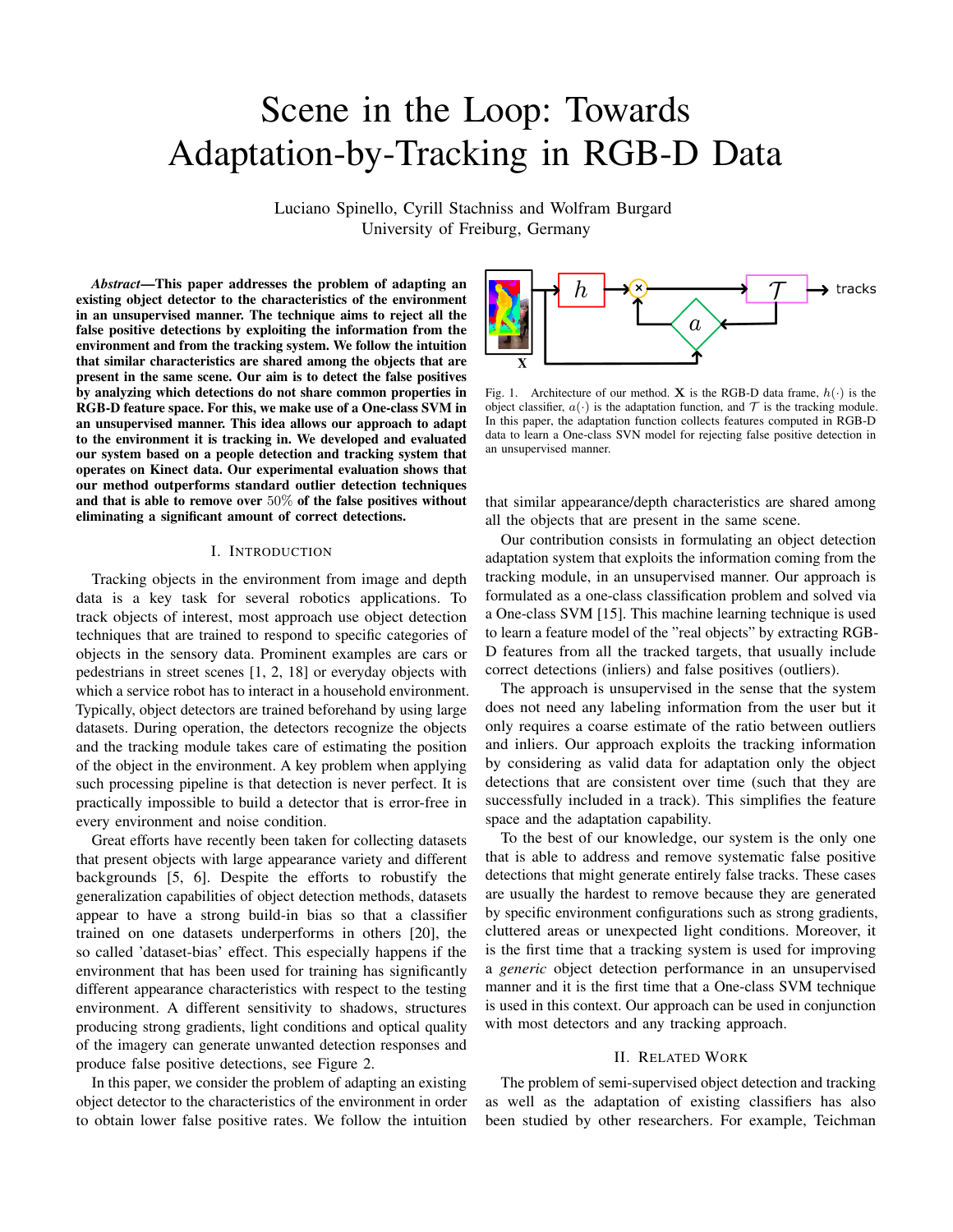and Thrun [18] presented a semi-supervised approach to track classification in urban traffic scenes using dense 3D depth data. This approach requires segmented point clouds for the classification of objects and tracking without a class model. It iteratively trains a classifier and extracts useful training examples from unlabeled data by exploiting tracking information. The approach is reported to require only few handlabeled training tracks of each object class and still provides a competitive performance. The recent approach of Teichman et al. [19] is a semi-supervised learning method that uses tracking information to find new, useful training examples automatically. It aims at classifying the tracks of all visible objects not requiring individual point cloud segments. The authors propose a new track classification method that can be executed online, is not specific to the object class and provides high accuracy for the task of classifying correctlytracked, well-segmented objects into car, pedestrian, bicyclist and background classes.

The problem of adapting object detection system to the current scene received considerable attention recently and approach, for example, for category models to new domains [14]. In this work, Saenko et al. propose a method for transferring models from labeled datasets acquired in one image domain to other environments. This can be used to account, for example, for different cameras used in training and testing phase. The key idea is to learn a metric that compensates for the transformation of the object representation that occurred due to the domain shift. Breitenstein et al. [2] proposed a tracking-by-detection approach in a particle filtering framework that uses the confidence of the detectors and online trained instance-specific classifiers as a graded observation model. Thus, generic object category knowledge is complemented by instance-specific information. A central contribution of their work is the investigation of how unreliable information sources can be used for multi-person tracking. Recent works focus in detecting objects in RGB-D data [10, 16]. Both approaches have been shown to be robust to real-world Kinect data collected in indoor environments. As most detection approaches, the systems are not free of false detections. Therefore, our current work aims to adjust the tacking-by-detection process to be more reliable by eliminating false positive detections. Our current approach is also different to [17], which focuses on adaptive fusion and domain adaptation for object detection in RGB-D data. Their approach works in a totally supervised manner and primary focuses on adaptive fusion scheme for RGB and D cues.

## III. OVERVIEW

This section describes our main contribution. Please see Fig. 1 for an overview of our architecture. The input of the system are RGB-D data frames. The processing pipeline is composed of a detector trained for an object category and a tracking system that computes estimated trajectories of the detected objects in a scene. We use the following notation in the paper: given a RGB-D data frame X, we indicate the detector as  $h(\mathbf{X})$  and the tracking system as  $\mathcal{T}$ . In addition to



Fig. 2. Visual exemplification of the 'dataset bias'. The left is a RGB sample image from the training set 'TUD-Brussels'[21], the right one is an image taken from the test dataset. Separate RGB and depth imagery are used for training the RGB-D detector. The RGB training set collects images of urban outdoor scenarios, where shadows, clutter and lighting conditions make it very different from the test scenario, that has been acquired indoor in a university hall. The training set has been recorded by using high quality optics, the test set uses budget hardware resulting in less sharp imagery.

this standard tracking architecture, we included an adaptation block  $a(\mathbf{X}, \mathcal{T})$  that gates the output of  $h(\mathbf{X})$  in order to modify the input of  $\mathcal T$ . The tracks and the RGB-D data is fed back to the adaptation block  $a(\cdot)$  that uses this data over time to learn which detector output to discard.

Object tracking is a very well studied field. Several successful techniques have been presented in the recent years [2, 7, 9]. Our method follows a *tracking-by-detection* approach: the tracker takes as input the output of a detector trained for a certain object category. The input can be binary or real-valued. The object detector is trained in a standard supervised manner with a dataset containing many positive and negative examples.

Our aim is to fight the 'dataset-bias' and to build an object detection system that adapts to the current scene. Our approach makes use of object tracks, i.e. filtered detections that are consistent over time, for collecting object information in the environment. We follow the intuition that similar appearance/depth characteristics are shared among the objects that occur in the same scene. Thus, the tracks generated by false objects (false positives) potentially have different appearance (in RGB-D sense) with respect to the real ones. In practice, our architecture computes an object detector domain adaptation: the response of the detection system is changed by exploiting characteristics of the objects present in the environment. Here, it is important to notice that the proposed architecture is orthogonal to the choice of the tracker and to the kind of detector, as soon as the latter is able to achieve high recall rate. This is important in order to not miss relevant objects in the scene in the early detection step.

Notice that this work differs from standard target adaptation methods that instead aim to build, highly specific classifiers for each tracked target (e.g,: [9]), in a online fashion. In those works, no knowledge is shared between the various classifiers and no rejection of false positives is possible. Our work approaches the problem of adaptation in a different way: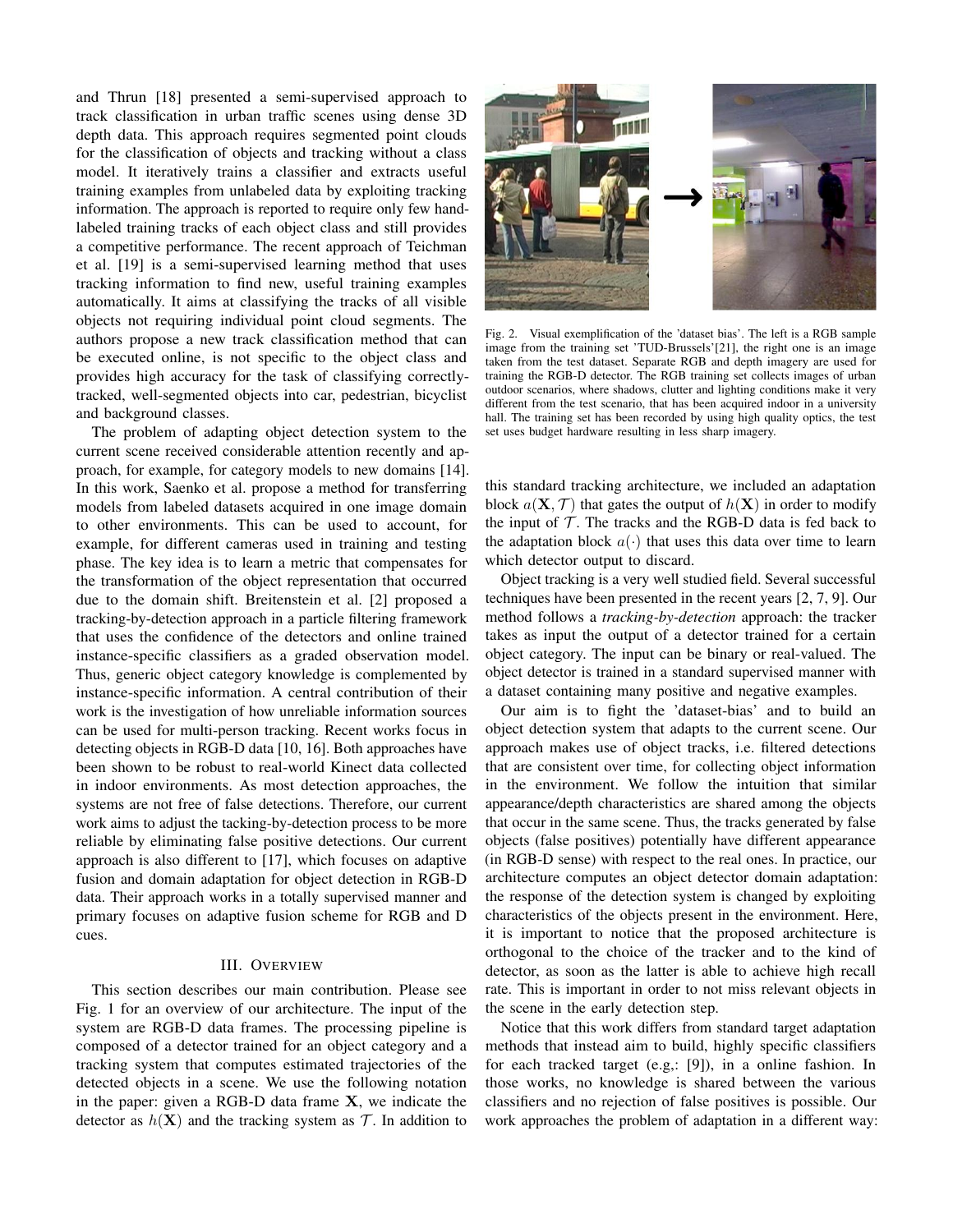the goal is to find a common description of the appearance that is shared between all the true objects in the environment, in an unsupervised manner. To achieve this goal, we build  $a(\cdot)$ with a machine learning technique based on a One-class SVM that is able to efficiently work in an unsupervised manner with high dimensional features and lots of data.

## IV. RGB-D DETECTOR

The proposed method is general with respect to the choice of the object detector. In this work, we employ the recently proposed RGB-D Combo-HOD detector with adaptive sensor fusion [17] that combines the outputs of an Histogram of Oriented Gradients (HOG) detector for images with an Histogram of Oriented Depths (HOD) detector for dense depth data and fuses the two modalities in an adaptive manner. As stated before, our approach is orthogonal to the detector itself, assuming that it provides high recall rates.

The detector  $h(\cdot)$  takes as input a portion of a RGB-D data frame  $\hat{X} \subset X$  and computes a confidence about the presence of an object in it. It is often possible to model the detector output  $h(\mathbf{X})$  as a probability[4, 13]:

$$
p(\pi \,|\, \hat{\mathbf{X}}, \theta_1) \,\simeq\, r(\,h(\hat{\mathbf{X}})) \tag{1}
$$

where  $r(\cdot)$  is the function that maps the detector output to probabilities (e.g. a sigmoid),  $\theta_1$  are the parameters learned for the classifier  $h(\cdot)$  and  $\pi$  indicates the existence of an object in X. The detector runs at several locations in the RGB-D data frame. For notation simplicity, we use  $h(X)$  to indicate all the detections computed for the entire RGB-D frame  $X$  by the object detector.

#### V. ADAPTATION-BY-TRACKING

This section presents our method to formulate and compute the adaptation mechanism for object detection in an unsupervised manner.

The idea is to build a function  $a(\cdot)$  which by inspecting the RGB-D data associated with the current tracks (i.e. bounding boxes) is able to reject false positives in the upcoming frames. The tracking module plays a key role in the adaptation mechanism. Tracking can be seen as a first filtering stage for occasional false detection responses, triggered for example by temporary noise or clutter. Such false detections will not be included as tracks due to weak space-time consistency. This fact is exploited by our approach. The adaptation function is learned using only data that is associated with tracks. Thus, the input data for learning  $a(\cdot)$  is potentially polluted by a relatively small quantity of false positives. It therefore has the potential to represent the "true objects" well.

The idea of the adaptation function shares some common ground with the Mixtures of Local Experts method developed by Jacobs et al. [8]. In that work, the authors fuse the response of several classifiers by multiplying their output with gating functions that use the classifiers input. In our case, there is only one gating function,  $a(\cdot)$ , and it is used to scale the detector confidence,  $h(\mathbf{X})$ , see Figure 1.

The online adaptation mechanism follows two distinct phases: the boostrapping and the gating phase. The bootstrapping phase is used for learning  $a(\cdot)$  and lasts for an amount of time fixed beforehand by the user. During the gating phase,  $a(\cdot)$  is used for filtering detections. The adaptation system can be reset and re-bootstraped after a certain amount of time or when the scene appearance changes significantly.

### *A. Bootstrapping the Adaptation Function*

The first phase consists in collecting data for training  $a(\cdot)$ . This is achieved by processing the output of the tracking module during operation. The tracking module  $T$  estimates at each time step the position of  $N$  targets and computes their position in the RGB-D data frame:

$$
\mathbf{l}_{i} = [x, y] \qquad \qquad \mathbf{b}_{i}(\mathbf{l}_{i}) = [x_{I}, y_{I}, w_{I}, h_{I}]
$$
\n
$$
\mathcal{L} = \{\mathbf{l}_{1}, ..., \mathbf{l}_{N}\} \qquad \qquad \mathcal{B} = \{\mathbf{b}_{1}, ..., \mathbf{b}_{N}\}
$$
\n
$$
\hat{\mathcal{X}} = \{\hat{\mathbf{X}}_{\mathbf{b}_{1}}, ..., \hat{\mathbf{X}}_{\mathbf{b}_{N}}\}
$$
\n(2)

where  $l_i$  is the estimated 2D position of a target in world coordinate frame,  $\mathbf{b}_i(l_i)$  is its bounding box in the RGB-D data frame and  $\hat{\mathbf{X}}_{\mathbf{b}_1}$  is the RGB-D data enclosed in the bounding box. We then compute shape-describing RGB-D features for each element of  $\mathcal{X}$ :

$$
\mathbf{f}(\hat{\mathbf{X}}_{\mathbf{b}_i}) \in \mathbb{R}^D \qquad \hat{\mathbf{X}}_{\mathbf{b}_1} \subset \hat{\mathcal{X}}
$$
  

$$
\mathcal{F} = \{\mathbf{f}_1, ..., \mathbf{f}_N\}
$$
 (3)

Here, f consists of a coarsely described HOG descriptor in depth and RGB data and  $D = 64$ . In the bootstrapping phase, a fixed amount of  $F$  data is collected by letting the tracker run for several time steps,  $\mathcal{U} = {\mathcal{F}_1, ..., \mathcal{F}_M}$ . The set  $\mathcal{U}$  is a feature-based appearance description of all the targets followed by the tracker in the bootstrap phase. The data in  $U$  is likely to contain false detections (false positives) but it is assumed to contain a majority of true positives. The intuition is that the features describing the false positives will be apart from the features of the real objects. We are interested in detecting these outliers. We aim to compute a probability distribution of the features that describe the true objects in order to compute outlier likelihoods. The problem is that our input is unsupervised thus it has unknown labels (true positive or false positive) and contains feature noise.

Several works have been presented that address the problem of outlier detection, for example [3, 11]. As a straight forward approach, clustering techniques with heuristics based on nearest neighbors could be used to achieve this goal. Such approaches, however, typically show suboptimal performances when applied with robust, high-dimension features. In our approach, the high dimensionality of the feature space and its sparsity makes the problem hard to solve with simplistic techniques. Thus, we propose to solve this problem by formulating it as a oneclass classification problem and solving it via a One-class SVM method. We learn the adaptation function  $a$  as a one-class model S that is trained by using the collected unlabeled features  $U$ . A brief discussion and the formulation of the One-class SVM approach is presented in the Section V-C.

In the bootstrap phase,  $a(\cdot) := 1$  and adaptation is not active.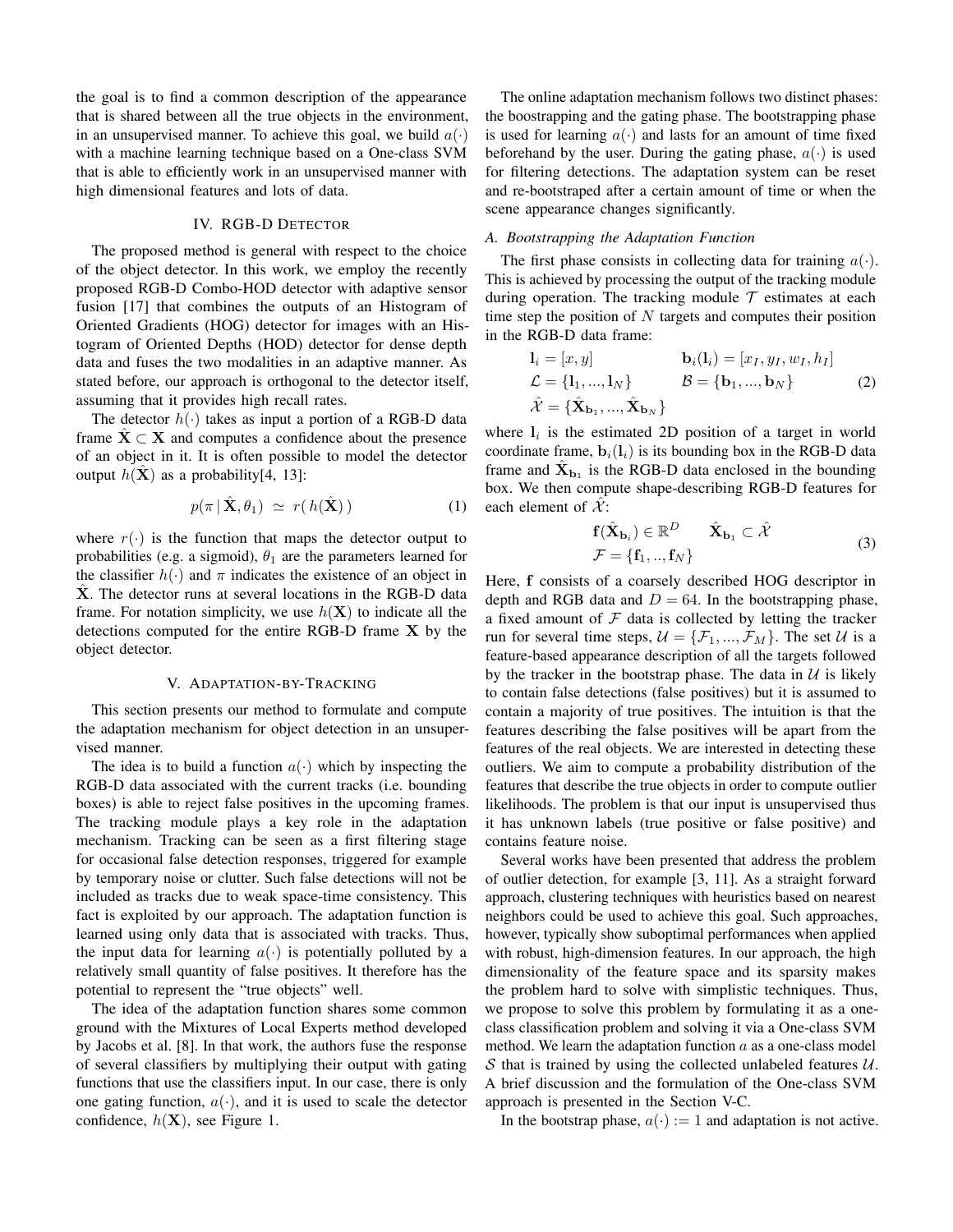#### *B. Gating with the Adapation Function*

In the second phase of the algorithm, the learned oneclass classification model is directly used for computing the adaptation function  $a(\cdot)$  and it is not further updated. In the current implementation, we use only the binary output of the one-class SVM:

$$
a(\mathbf{X}, \mathcal{T}) = \mathcal{S}(\mathbf{f}, \theta_2) = \{0, 1\}
$$
 (4)

where S is the one-class SVM function, and  $\theta_2$  are its learned parameters. As soon as all the detections in a RGB-D frame are computed by  $h(\cdot)$ , the associated bounding boxes are used for computing features f then the learned SVM classifies this data as outlier or not. Essentially, for each detection  $h(\mathbf{X})$  in the RGB-D frame, the tracker input becomes:

$$
a(\hat{\mathbf{X}}, \mathcal{T}) \cdot h(\hat{\mathbf{X}}) = \begin{cases} p(\pi \mid \hat{\mathbf{X}}, \theta_1), & \text{if } \hat{\mathbf{X}} \text{ is an inlier} \\ 0, & \text{otherwise} \end{cases}
$$
(5)

## *C. One-class SVM classification*

The standard problem of classification is the problem of identifying the category which a data point belongs to. This decision is taken on the basis of a training set containing data whose category membership is known beforehand.

In one-class classification, a data point is just classified as an inlier or outlier. Moreover, there is a substantial difference between standard classification and one-class classification: in the latter, it is assumed that imperfect information of only a single class is available. This means that no explicit information about the class of outliers is present. The boundary between the two classes has to be estimated from noisy and unlabeled data. The reasoning is that it is often intractable to characterize the distribution of the outliers (false positives) because they belong to an unknown number of different "negative" classes.

Particularly robust methods for addressing one-class classification are One-class SVMs. One-class SVM is an algorithm which computes a binary function that estimates the regions in input space where data can be explained as a probability density function. In short, a One-class SVM tries to capture the support within which the positive examples are located, with the aim to separate them from all the rest. After transforming the data points via a kernel, One-class SVM treats the origin as the only member of the second class (the outlier class). Data is separated from the origin by solving the following quadratic program:

$$
\min_{w \in F, \xi \in \mathbb{R}^E, \rho \in \mathbb{R}} \quad \frac{1}{2} \|w\|^2 + \frac{1}{\nu E} \cdot \sum \xi_i - \rho
$$
\n
$$
\text{subject to} \quad w \cdot \Phi(\mathbf{f}_i) > \rho - \xi_i, \xi_i > 0, i \in [1, E] \tag{6}
$$

where E is the total number of feature vectors in  $\mathcal{U}$ , w and  $\rho$ are the margins to optimize,  $\xi_i$  is a slack variable (as in the standard soft-margin SVM formulation) and  $\Phi$  is the kernel function. Two parameters have to be set before the optimization, the kernel  $\Phi$  and the expected ratio of outliers in the training set  $\nu \in (0, 1)$ . The parameter  $\nu$  is critical to avoid overfitting or underfitting. In our case, we have used linear kernel and we have determined  $\nu$  based on a validation set. By solving

the optimization in Equation 6, we have generated a model for object inliers described by features f, denoted as  $S(f, \theta_2)$ .

## VI. EXPERIMENTS

The experiments are designed to show the improvements of our unsupervised approach to learn an adaptation function for reducing the number of false positives detections. For the evaluation of our method, we have chosen people as objects to detect and adapt for the reasons that there exist well-established detectors. Moreover, the people category is one of the most challenging object categories: humans are articulated objects that exhibit a large variability in their appearance due to different body poses, clothing, or wearable luggage.

## *A. RGB-D Data Set*

We make use of the *canteen RGB-D dataset*, a large-scale indoor data set with unscripted behavior of people [12]. The data set consists of 3000+ frames and it has been recorded in the lobby of a university canteen at lunch time. The data set has been manually annotated to include bounding boxes and the visibility status of subjects (fully visible/partially occluded).

#### *B. Results*

We have quantified the advantages of the proposed technique by analyzing standard performance indices. For evaluation, we have used a ground truth track assignment given by the annotated dataset. We additionally added false-positive tracks (tracks entirely composed of false positive detections) and added false-negative misdetections to true-positive tracks.

The first experiment is designed to show the robustness of the adaptation system with respect to the quality of data. For analyzing this aspect, we have evaluated the robustness at different level of noise and mislabeling in the bootstrapping process. In our experimets, we have fixed the length of the bootstrapping process to 500 frames,  $\nu = 0.35$  and we have gradually increased the number of false positive tracks, thus the number of false positive detections (outliers). In the plot in Figure 3-left, we evaluate the true positive rate (TPR) and the ratio of discarded false positives (rmFR), computed in the entire dataset, with respect to the ratio of outliers in the bootstrap phase. In practice, the 'x' axis depicts the ratio of outliers in the One-class SVM learning phase. Theoretically optimal results in this graph are: a TPR curve that is constant and close to 1, a rmFR curve constant and close to 1. TPR and rmFR are computed with respect to a detection system without adaptation. This means that the system would be able to reject all false positives meanwhile being able to detect true positives with unchanged ability. Consider the true positive rate curve TPR-RGBD and the discarded false positive rate curve rmFPR-RGBD, respectively the red and blue continuous curves in Figure 3-left. In our case, TPR-RGBD is fairly constant and close to 0.75. This value guarantees good tracking performances (not many targets are lost due to missed detections). In contrast to that, many false positives are rejected: rmFPR-RGBD goes from 0.68 to 0.48. With this rate, many outliers are rejected and potentially many erroneous tracks are not initialized. Especially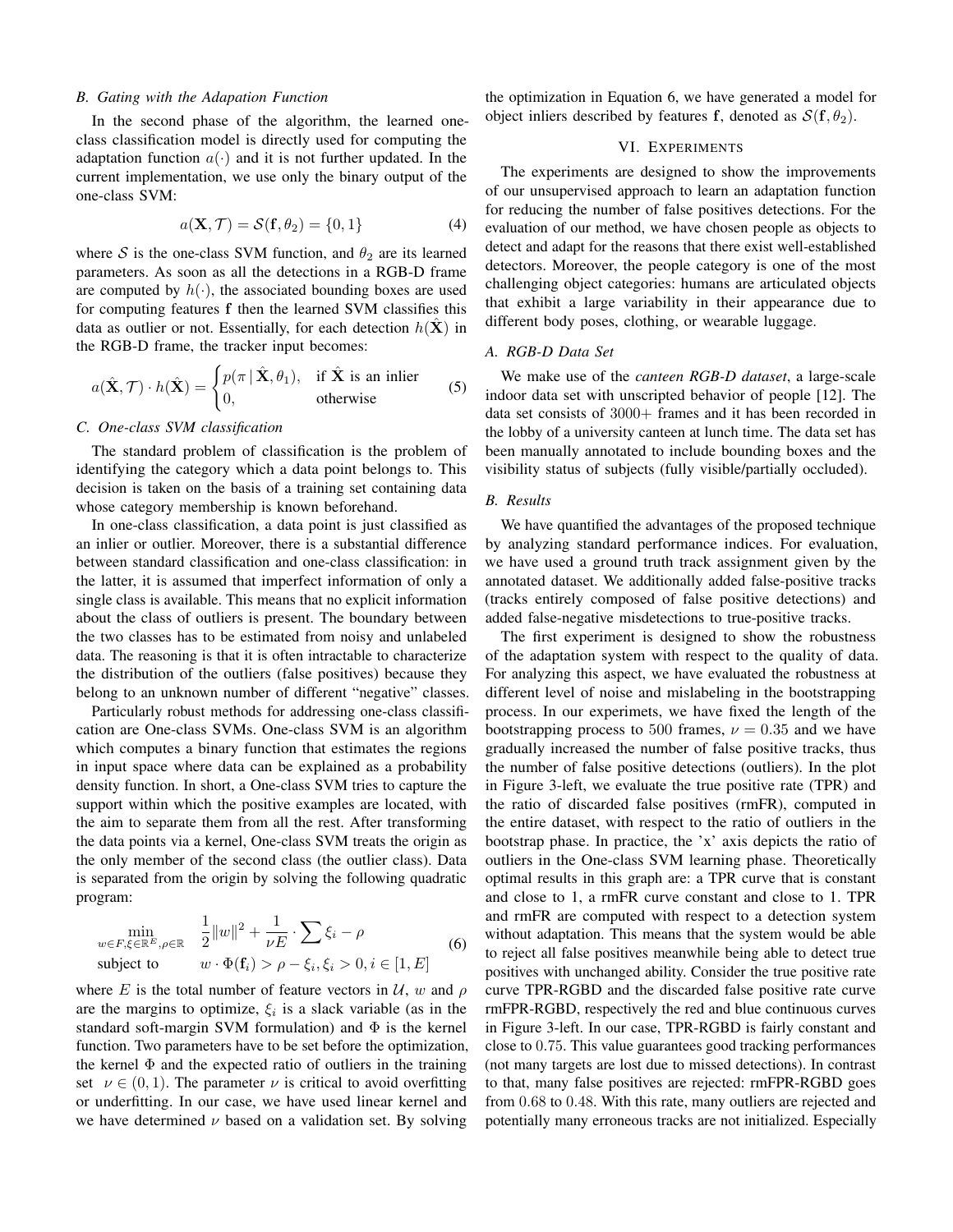

Fig. 3. Robustness of the adaptation system with respect to the quality of data (outlier ratio in the bootstrap phase). True positive rate (TPR) and rejected false positives rate (rmFP) are computed for the entire dataset. Left: Comparison of the system using RGB and RGB-D features. When using the full RGB-D data (continuous curves), the system is able to achieve a high detection rate and an high rejection of false positives. When using features computed with RGB-only data (dashed curves), the task of outlier rejection is harder and only a few percentage are discarded.-left. Right: Comparison between our system and LOF outlier detector. Our system is depicted with continuous curves, the LOF method with dashed lines. LOF largely underperforms with respect to our approach due to the difficulty of correctly modeling the feature density in a sparse and high dimensional space.

at high error rates, the rmFPR-RGBD curve decreases: the Oneclass SVM still tries to model a very complicated noisy feature distribution but tends to be more conservative and discards errors with more difficulty.

Another experiment evaluates the improved adaptation capability when RGB-D features are used instead of RGBonly, see Figure 3-left dashed curve. With RGB-only features, the performance is substantially lower, and a low quantity of false positives are removed. Using the additionally depth information alleviates the classification task thus it eases the outlier rejection.

We also compared our technique with the "Local Outlier Rejection" (LOF) method [3], see Figure 3-right. LOF largely underperforms with respect to our approach due to the difficulty of correctly modeling the feature density in a sparse and high dimensional space. For this reason, it is complicated to decide which kind of distance to use and which threshold to use. In our experiments, LOF did not manage to reject more than 10% of the false positives.

Additionally, we evaluated the impact of the adapted detector in the tracking context by using the MOTA index. It is important to notice that false tracks have a high impact on the tracking performance. As soon as the detector is able to reject systematic and consistent false-positive detections, a new track is not initialized and the MOTA index increases. The reduced detection rate on the real object tracks resulting from the adapted detector has less impact on the tracking performances because the tracker is still able to "fill the small gap" in an object's trajectory. In an experiment consisting of a strongly noised bootstrapping phase ( $\nu = 0.3$ ) and a track initialization after 4 consistent consecutive detections, the MOTA index increases of 40%. In a further experiment with a relatively clean bootstrapping phase ( $\nu = 0.1$ ), the MOTA

index increases up to 60%.

Figure 4 qualitatively shows false positive tracks, due to systematic and consistent false positive detections, that can be removed with our method.

The system takes approximately  $1s$  for computing the Oneclass SVM model, and after learning, a few milliseconds to classify RGB-D data as outlier or a real object.

#### VII. CONCLUSION

In this paper, we propose a novel approach to automatically adapt object detection systems, trained on generic datasets, to the characteristics of scene in order to reduce the number of false positives. Our method collects RGB-D data features in locations where objects are tracked by a tracking system. These features are used to learn a One-class SVM that is able to reject false positive detections. Our approach is unsupervised in the sense that no human needs to label false detections. The model is able to learn an implicit object feature distribution that is robust to noise and mislabeling input. After an unsupervised learning phase, the output of the learned SVM is used to rescale the confidence of the detector.

We have presented experiments in the context of people tracking with a large RGB-D dataset. We have shown the reliability of our approach with respect to high level of outliers in the crucial bootstrap learning phase. We have highlighted the performance increase of using the full RGB-D data instead of using only image data and we have shown that our approach largely outperforms other standard outlier rejection methods such as LOF.

#### ACKNOWLEDGMENTS

This work has partly been supported by the EC under FP7- ICT-248258-First-MM, FP7-ICT-260026-TAPAS, FP7-248873- RADHAR as well as by Microsoft Research, Redmond.